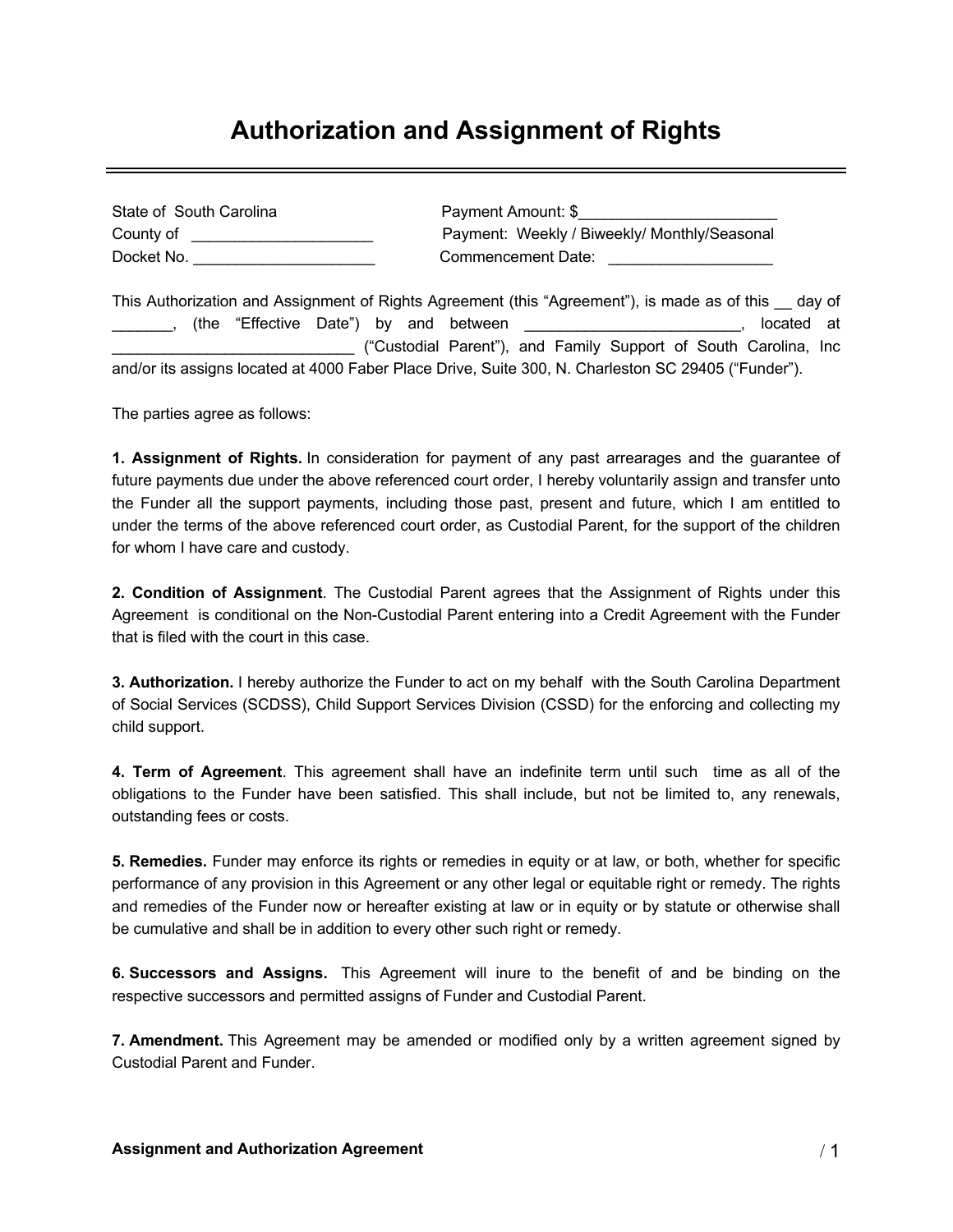**8. Notices.** Any notice or communication under this Credit Agreement must be in writing and sent via Certified or Registered Mail (Postage Prepaid, Return Receipt Requested) to:

## CUSTODIAL PARENT

| Name:    |  |
|----------|--|
| Address: |  |
|          |  |

## FUNDER

Family Support of South Carolina, Inc 4000 Faber Place Drive, Suite 300 N. Charleston SC 29405

**9. No Waiver.** Funder shall not be deemed to have waived any provision of this Agreement or the exercise of any rights held under this Agreement unless such waiver is made expressly and in writing. Waiver by Funder of a breach or violation of any provision of this Agreement shall not constitute a waiver of any other subsequent breach or violation.

**10. Severability.** In the event that any of the provisions of this Agreement are held to be invalid or unenforceable in whole or in part, the remaining provisions shall not be affected and shall continue to be valid and enforceable as though the invalid or unenforceable parts had not been included in this Agreement.

**11. Assignment.** Non-Custodial Parent shall not assign this Agreement, in whole or in part, without the written consent of Funder. Funder may assign all or any portion of this Agreement without written notice to Custodial Parent.

**12. Governing Law.** This Agreement shall be governed by and construed in accordance with the laws of the State of South Carolina, not including its conflicts of law provisions.

**13. Disputes.** Any dispute arising from this Agreement shall be resolved in the courts of the State of South Carolina.

**14. Attorneys' Fees.** If either Party brings legal action to enforce its rights under this Agreement, the prevailing party will be entitled to recover from the other Party its expenses (including reasonable attorneys' fees and costs) incurred in connection with the action and any appeal.

**15. Modification of Court Order.** This Agreement shall be filed as a modification to the current court order to be approved by the court.

**16. Entire Agreement.** This Agreement contains the entire understanding between the parties and supersedes and cancels all prior agreements of the parties, whether oral or written, with respect to such subject matter.